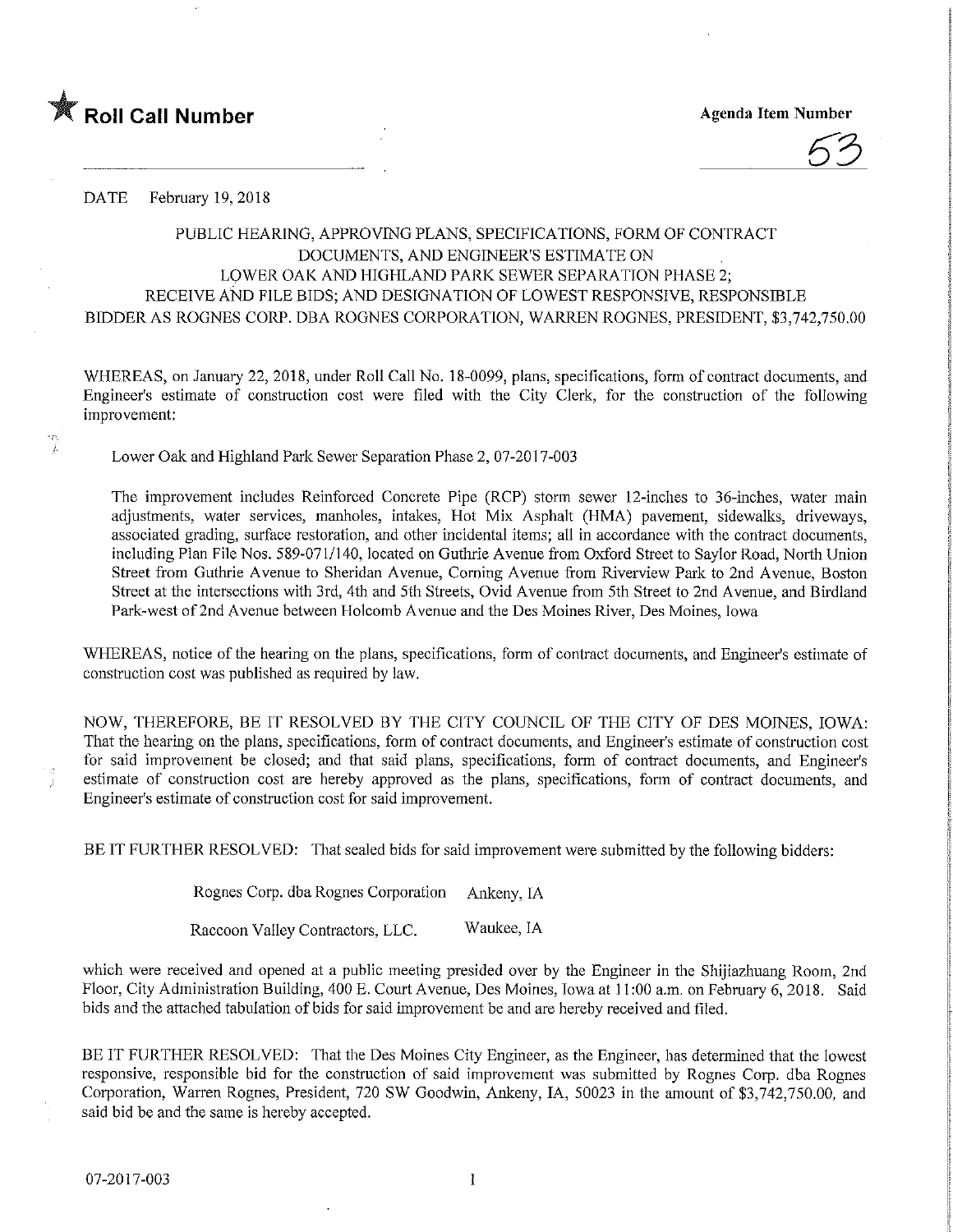

DATE February 19, 2018

BE IT FURTHER RESOLVED: That the bid security of the unsuccessful bidders be and is hereby authorized and directed to be returned in accordance with the Instructions to Bidders.

BE IT FURTHER RESOLVED: That the Engineer is hereby directed to secure execution by the lowest responsible, responsive Bidder and its surety of the contract documents in the form heretofore approved by this Council; that the Engineer is directed to thereafter present said contract documents to this Council for approval and authorization to the Mayor to sign; and that no contract shall be deemed to exist between the City of Des Moines and said Bidder until said contract has been executed by the Bidder, and shall have been approved by this Council and executed by the Mayor and attested to by the City Clerk.

BE IT FURTHER RESOLVED: That the City Council hereby authorizes the necessary road closures for the Project.

(City Council Communication Number  $\sqrt{8078}$  attached.)

Moved by to adopt.

FORM APPROVED:

Kathleen Vanderpool Deputy City Attorney

FUNDS AVAILABLE Robert<sub>L. Fagen</sub>

Des Moines Finance Director

Funding Source: 2017-2018 CIP, Page Sanitary - 9, Lower Oak Park and Highland Park Sewer Separation, SS133, Being: \$3,529,325 in SRF funding to be issued; and the remaining \$213,425 from Des Moines Water Works

| <b>COUNCIL ACTION</b> | <b>YEAS</b> | <b>NAYS</b> | <b>PASS</b> | <b>ABSENT</b>   |  |  |
|-----------------------|-------------|-------------|-------------|-----------------|--|--|
| <b>COWNIE</b>         |             |             |             |                 |  |  |
| <b>BOESEN</b>         |             |             |             |                 |  |  |
| <b>COLEMAN</b>        |             |             |             |                 |  |  |
| <b>GATTO</b>          |             |             |             |                 |  |  |
| <b>GRAY</b>           |             |             |             |                 |  |  |
| <b>MANDELBAUM</b>     |             |             |             |                 |  |  |
| WESTERGAARD           |             |             |             |                 |  |  |
| <b>TOTAL</b>          |             |             |             |                 |  |  |
| <b>MOTION CARRIED</b> |             |             |             | <b>APPROVED</b> |  |  |

I. Diane Rauh. City Clerk of said City Council, hereby certify that at a meeting of the City Council, held on the above date, among other proceedings the above was adopted.

IN WITNESS WHEREOF, I have hereunto set my hand and affixed my seal the day and year first above written.

Mayor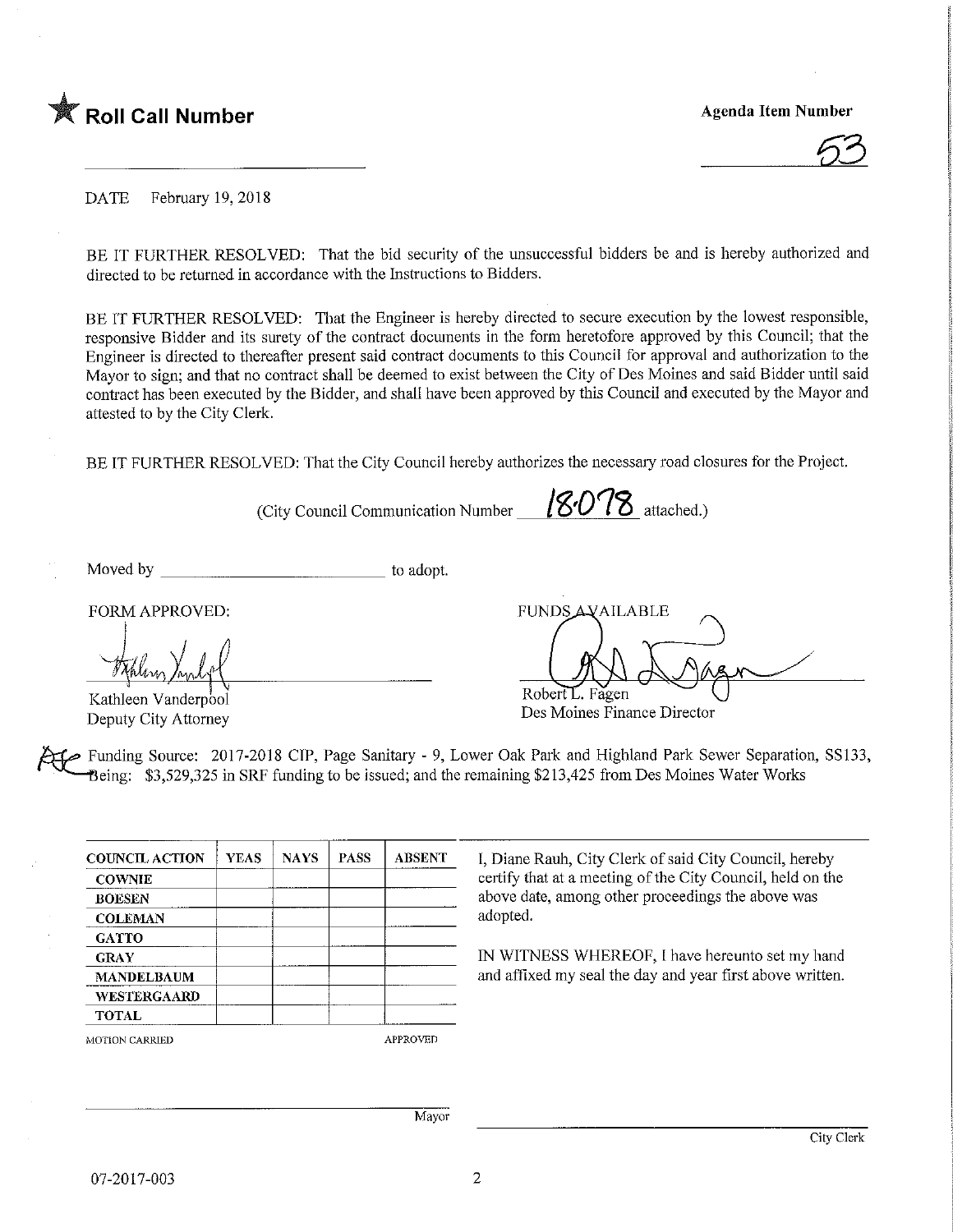DEPARTMENT OF ENGINEERING<br>CITY OF DES MOINES, IOWA

 $\overline{\phantom{a}y}$   $\overline{\phantom{a}y}$ CHT OF DES MOINES, IOWA<br>TABULATED BY (M Booker / APPROVED BY P<br>CHECKED BY (MACUMA VOUS/AQA-/

| TABULATED BY/M Becker / APPROVED BY_ <u>K,1<i>)e_6100' </i></u><br>CHECKED BY <mark>\{{(L\UMM\Quq\aq</mark> M<br>CONTRACTOR'S BID TABULATION<br>PROJECT: Lower Oak and Highland Park Sewer Separation Phase 2 |                                                                    |                    |                          |                              | Rognes Corporation<br>Ankeny, IA<br><b>BID SECURITY</b><br>10% Bid Bond |                              | Raccoon Valley Contractors<br>Waukee, IA<br><b>BID SECURITY</b><br>10% Bid Bond |                              | CONTRACTOR<br>CITY. |               |  |
|---------------------------------------------------------------------------------------------------------------------------------------------------------------------------------------------------------------|--------------------------------------------------------------------|--------------------|--------------------------|------------------------------|-------------------------------------------------------------------------|------------------------------|---------------------------------------------------------------------------------|------------------------------|---------------------|---------------|--|
|                                                                                                                                                                                                               |                                                                    |                    |                          |                              |                                                                         |                              |                                                                                 |                              | <b>BID SECURITY</b> |               |  |
| --ESTIMATE---                                                                                                                                                                                                 |                                                                    |                    |                          |                              | <b>BID PRICE</b>                                                        |                              | <b>BID PRICE</b>                                                                |                              | <b>BID PRICE</b>    |               |  |
|                                                                                                                                                                                                               |                                                                    |                    | <b>UNIT</b>              |                              | UNIT                                                                    |                              | UNIT                                                                            |                              | <b>UNIT</b>         |               |  |
| <b>ITEM</b>                                                                                                                                                                                                   | <b>DESCRIPTION</b>                                                 | QUANTITY           | PRICE                    | <b>AMOUNT</b>                | PRICE                                                                   | <b>AMOUNT</b>                | PRICE                                                                           | <b>AMOUNT</b>                | PRICE               | <b>AMOUNT</b> |  |
| 1                                                                                                                                                                                                             | Mobilization                                                       | 1 <sub>LS</sub>    | \$174,440.00             | \$174,440.00                 | \$175,000.00                                                            |                              | \$175,000.00 \$340,000.00                                                       | \$340,000.00                 |                     |               |  |
| $\overline{c}$                                                                                                                                                                                                | <b>Traffic Control</b>                                             | 1 <sub>LS</sub>    | \$25,000,00              | \$25,000.00                  | \$12,500.00                                                             | \$12,500.00                  | \$35,000.00                                                                     | \$35,000.00                  |                     |               |  |
| з                                                                                                                                                                                                             | Clearing & Grubbing                                                | 1 LS               | \$20,000.00              | \$20,000.00                  | \$75,000.00                                                             | \$75,000.00                  | \$18,000.00                                                                     | \$18,000.00                  |                     |               |  |
| 4                                                                                                                                                                                                             | Removal of Pavement                                                | 6600 SY            | \$14.00                  | \$92,400.00                  | \$13.50                                                                 | \$89,100.00                  | \$11.00                                                                         | \$72,600.00                  |                     |               |  |
| 5                                                                                                                                                                                                             | Remove and Replace Curb                                            | 200 LF             | \$75.00                  | \$15,000.00                  | \$46.00                                                                 | \$9,200.00                   | \$65.00                                                                         | \$13,000.00                  |                     |               |  |
| 6                                                                                                                                                                                                             | Removal of Driveway                                                | 350 SY             | \$12.00                  | \$4,200,00                   | \$10,00                                                                 | \$3,500.00                   | \$10.00                                                                         | \$3,500.00                   |                     |               |  |
| $\overline{\mathcal{L}}$<br>8                                                                                                                                                                                 | Removal of Sidewalk<br>Excavation, Class 10                        | 850 SY<br>3205 CY  | \$10.00                  | \$8,500.00<br>\$57,690.00    | \$9.00                                                                  | \$7,650.00                   | \$9.00                                                                          | \$7,650,00                   |                     |               |  |
| 9                                                                                                                                                                                                             | Topsoil, Off-Site                                                  | 4000 CY            | \$18.00<br>\$15.00       | \$60,000,00                  | \$22.00<br>\$17.00                                                      | \$70,510.00<br>\$68,000.00   | \$25.00<br>\$22.00                                                              | \$80,125.00<br>\$88,000,00   |                     |               |  |
| 10                                                                                                                                                                                                            | Milling                                                            | 7800 SY            | \$9.00                   | \$70,200.00                  | \$6,00                                                                  | \$46,800.00                  | \$6.50                                                                          | \$50,700.00                  |                     |               |  |
| 11                                                                                                                                                                                                            | Intake Removal                                                     | 38 EACH            | \$550.00                 | \$20,900.00                  | \$700.00                                                                | \$26,600.00                  | \$600.00                                                                        | \$22,800.00                  |                     |               |  |
| 12                                                                                                                                                                                                            | Manhole Removal                                                    | 1 EACH             | \$750.00                 | \$750.00                     | \$700.00                                                                | \$700.00                     | \$750.00                                                                        | \$750.00                     |                     |               |  |
| 13                                                                                                                                                                                                            | Gate Well Removal                                                  | $1$ LS             | \$1,200.00               | \$1,200.00                   | \$1,800.00                                                              | \$1,800.00                   | \$1,200.00                                                                      | \$1,200.00                   |                     |               |  |
| 14                                                                                                                                                                                                            | Storm Sewer Removal, 24" Diameter or Less                          | 400 LF             | \$30,00                  | \$12,000.00                  | \$30.00                                                                 | \$12,000.00                  | \$38,00                                                                         | \$15,200.00                  |                     |               |  |
| 15                                                                                                                                                                                                            | Pipe Plug, 8"                                                      | 6 EACH             | \$175.00                 | \$1,050.00                   | \$275.00                                                                | \$1,650.00                   | \$200.00                                                                        | \$1,200.00                   |                     |               |  |
| 16                                                                                                                                                                                                            | Pipe Plug, 10"                                                     | 20 EACH            | \$180.00                 | \$3,600.00                   | \$275.00                                                                | \$5,500.00                   | \$200,00                                                                        | \$4,000.00                   |                     |               |  |
| 17                                                                                                                                                                                                            | Pipe Plug, 12"                                                     | 8 EACH             | \$190.00                 | \$1,520.00                   | \$275.00                                                                | \$2,200.00                   | \$200.00                                                                        | \$1,600.00                   |                     |               |  |
| 18                                                                                                                                                                                                            | Pipe Plug, 15"                                                     | 4 EACH             | \$200.00                 | \$800.00                     | \$275.00                                                                | \$1,100.00                   | \$200,00                                                                        | \$800.00                     |                     |               |  |
| 19                                                                                                                                                                                                            | Pipe Plug, 18"                                                     | 6 EACH             | \$250,00                 | \$1,500.00                   | \$275.00                                                                | \$1,650.00                   | \$275.00                                                                        | \$1,650.00                   |                     |               |  |
| 20                                                                                                                                                                                                            | Pipe Plug, 24"                                                     | 2 EACH             | \$275.00                 | \$550.00                     | \$275.00                                                                | \$550.00                     | \$300,00                                                                        | \$600,00                     |                     |               |  |
| 21                                                                                                                                                                                                            | Flowable Fill                                                      | 50 CY              | \$225.00                 | \$11,250.00                  | \$275.00                                                                | \$13,750.00                  | \$270.00                                                                        | \$13,500.00                  |                     |               |  |
| 22                                                                                                                                                                                                            | 2nd Avenue Box Culvert Plug                                        | 1 <sub>LS</sub>    | \$750.00                 | \$750.00                     | \$1,500.00                                                              | \$1,500.00                   | \$2,000,00                                                                      | \$2,000.00                   |                     |               |  |
| 23                                                                                                                                                                                                            | 2nd Avenue Box Culvert Connection (15")                            | 11S                | \$1,000.00               | \$1,000.00                   | \$2,200.00                                                              | \$2,200.00                   | \$5,000.00                                                                      | \$5,000.00                   |                     |               |  |
| 24                                                                                                                                                                                                            | 2nd Avenue Box Culvert Connection (24")                            | 1 <sub>LS</sub>    | \$1,500.00               | \$1,500.00                   | \$2,600.00                                                              | \$2,600.00                   | \$5,000.00                                                                      | \$5,000.00                   |                     |               |  |
| 25                                                                                                                                                                                                            | 2nd Avenue Box Culvert Manhole Access                              | 1 LS               | \$1,500.00               | \$1,500.00                   | \$2,600.00                                                              | \$2,600.00                   | \$5,000.00                                                                      | \$5,000.00                   |                     |               |  |
| 26<br>27                                                                                                                                                                                                      | Storm Sewer, 12" RCP, Class III                                    | 135 LF             | \$100.00                 | \$13,500.00                  | \$138.00                                                                | \$18,630.00                  | \$165.00                                                                        | \$22,275.00                  |                     |               |  |
| 28                                                                                                                                                                                                            | Storm Sewer, 15" RCP, Class III<br>Storm Sewer, 18" RCP, Class III | 1300 LF<br>1400 LF | \$120.00                 | \$156,000.00                 | \$140.00                                                                | \$182,000.00                 | \$184.00                                                                        | \$239,200.00                 |                     |               |  |
| 29                                                                                                                                                                                                            | Storm Sewer, 24" RCP, Class III                                    | 1900 LF            | \$125.00<br>\$130.00     | \$175,000.00<br>\$247,000.00 | \$145.00<br>\$175.00                                                    | \$203,000.00<br>\$332,500.00 | \$188,00<br>\$194.00                                                            | \$263,200.00<br>\$368,600.00 |                     |               |  |
| 30                                                                                                                                                                                                            | Storm Sewer, 30" RCP, Class III                                    | 950 LF             | \$135,00                 | \$128,250.00                 | \$228.00                                                                | \$216,600.00                 | \$198.00                                                                        | \$188,100,00                 |                     |               |  |
| 31                                                                                                                                                                                                            | Storm Sewer, 36" RCP, Class III                                    | 530 LF             | \$145.00                 | \$76,850,00                  | \$275.00                                                                | \$145,750.00                 | \$220.00                                                                        | \$116,600.00                 |                     |               |  |
| 32                                                                                                                                                                                                            | Storm Sewer, Arch (36" Round Equivalent)                           | 420 LF             | \$210.00                 | \$88,200,00                  | \$300.00                                                                | \$126,000.00                 | \$300.00                                                                        | \$126,000.00                 |                     |               |  |
| 33                                                                                                                                                                                                            | 6" Longitudinal Subdrain                                           | 1000 LF            | \$25.00                  | \$25,000.00                  | \$26.00                                                                 | \$26,000.00                  | \$36,00                                                                         | \$36,000.00                  |                     |               |  |
| 34                                                                                                                                                                                                            | 6" Longitudinal Subdrain Outlet                                    | 8 EACH             | \$250.00                 | \$2,000.00                   | \$500.00                                                                | \$4,000.00                   | \$375,00                                                                        | \$3,000.00                   |                     |               |  |
| 35                                                                                                                                                                                                            | Pipe Apron, 24" RCP, with footing                                  | 1 EACH             | \$3,000.00               | \$3,000.00                   | \$3,400.00                                                              | \$3,400.00                   | \$2,500.00                                                                      | \$2,500.00                   |                     |               |  |
| 36                                                                                                                                                                                                            | Pipe Apron, 36" RCP, with footing                                  | 1 EACH             | \$3,500.00               | \$3,500.00                   | \$4,400.00                                                              | \$4,400.00                   | \$3,500.00                                                                      | \$3,500.00                   |                     |               |  |
| 37                                                                                                                                                                                                            | Connect to Existing Intake                                         | 2 EACH             | \$1,200.00               | \$2,400.00                   | \$1,500.00                                                              | \$3,000.00                   | \$2,500.00                                                                      | \$5,000.00                   |                     |               |  |
| 38                                                                                                                                                                                                            | Connect to Existing Sewer                                          | 4 EACH             | \$750.00                 | \$3,000.00                   | \$1,400.00                                                              | \$5,600.00                   | \$1,000.00                                                                      | \$4,000.00                   |                     |               |  |
| 39                                                                                                                                                                                                            | Sewer Pipe Support                                                 | 22 EACH            | \$1,500.00               | \$33,000,00                  | \$1,600,00                                                              | \$35,200.00                  | \$1,850.00                                                                      | \$40,700.00                  |                     |               |  |
| 40                                                                                                                                                                                                            | Stormwater Treatment Device                                        | 1 <sub>LS</sub>    | \$125,000.00             | \$125,000.00                 | \$115,000.00                                                            | \$115,000.00                 | \$200,000,00                                                                    | \$200,000.00                 |                     |               |  |
| 41                                                                                                                                                                                                            | Manhole, Storm Sewer, SW-401, 48" Dia.                             | <b>6 EACH</b>      | \$4,000,00               | \$24,000.00                  | \$3,900.00                                                              | \$23,400.00                  | \$3,500,00                                                                      | \$21,000.00                  |                     |               |  |
| 42                                                                                                                                                                                                            | Manhole, Storm Sewer, SW-401, 60" Dia.                             | 11 EACH            | \$5,500.00               | \$60,500.00                  | \$7,600.00                                                              | \$83,600.00                  | \$6,000,00                                                                      | \$66,000.00                  |                     |               |  |
| 43<br>44                                                                                                                                                                                                      | Manhole, Storm Sewer, SW-401, 84" Dia.                             | 5 EACH             | \$8,500.00               | \$42,500.00                  | \$10,900.00                                                             | \$54,500.00                  | \$12,000.00                                                                     | \$60,000.00                  |                     |               |  |
| 45                                                                                                                                                                                                            | intake, SW-501                                                     | 26 EACH            | \$4,500.00               | \$117,000.00                 | \$4,400,00                                                              | \$114,400,00                 | \$4,500.00                                                                      | \$117,000.00                 |                     |               |  |
| 46                                                                                                                                                                                                            | Intake, SW-502, 48"<br>Intake, SW-503                              | 5 EACH             | \$5,500.00               | \$27,500.00                  | \$4,000.00                                                              | \$20,000.00                  | \$4,500.00                                                                      | \$22,500,00                  |                     |               |  |
| 47                                                                                                                                                                                                            | Intake, SW-503 Modified                                            | 6 EACH<br>10 EACH  | \$5,500.00<br>\$6,000.00 | \$33,000.00                  | \$6,200.00                                                              | \$37,200.00                  | \$7,000.00                                                                      | \$42,000.00                  |                     |               |  |
| 48                                                                                                                                                                                                            | Intake SW-505                                                      | 2 EACH             | \$5,750.00               | \$60,000.00<br>\$11,500.00   | \$6,900.00<br>\$5,800.00                                                | \$69,000.00<br>\$11,600.00   | \$8,000.00                                                                      | \$80,000.00                  |                     |               |  |
| 49                                                                                                                                                                                                            | Intake, SW-506                                                     | 7 EACH             | \$5,500.00               | \$38,500.00                  | \$6,100.00                                                              | \$42,700.00                  | \$7,000.00<br>\$9,000.00                                                        | \$14,000.00<br>\$63,000.00   |                     |               |  |
| 50                                                                                                                                                                                                            | Intake, SW-507                                                     | 10 EACH            | \$5,000.00               | \$50,000.00                  | \$4,900,00                                                              | \$49,000.00                  | \$7,000.00                                                                      | \$70,000.00                  |                     |               |  |
| 51                                                                                                                                                                                                            | Intake, SW-513                                                     | 1 EACH             | \$5,000,00               | \$5,000.00                   | \$4,900.00                                                              | \$4,900.00                   | \$6,000.00                                                                      | \$6,000.00                   |                     |               |  |
|                                                                                                                                                                                                               |                                                                    |                    |                          |                              |                                                                         |                              |                                                                                 |                              |                     |               |  |

Activity ID D7-2017-003iDOT Project No: None Bid Date: 02/06/1S